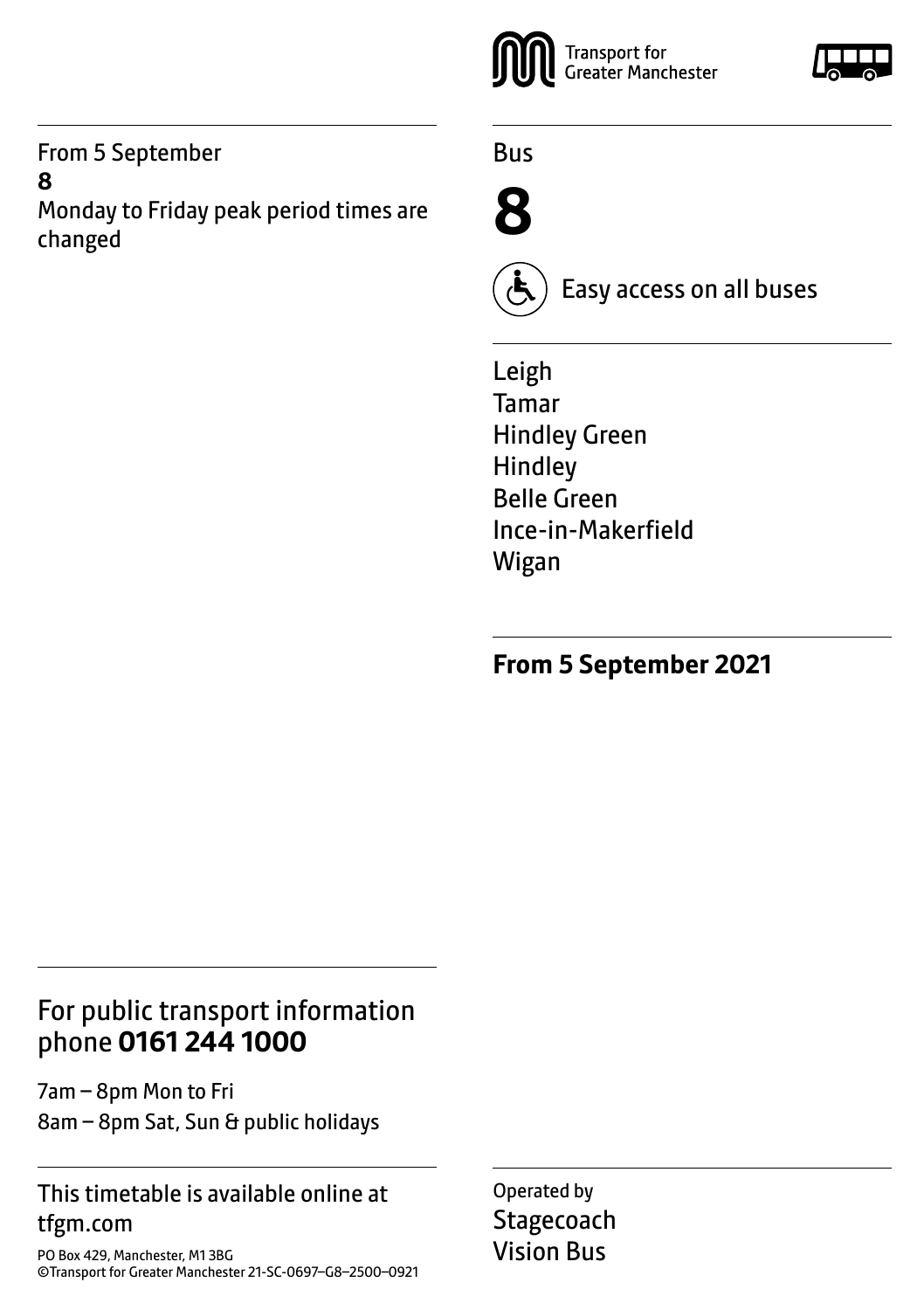# Additional information

# Alternative format

To ask for leaflets to be sent to you, or to request large print, Braille or recorded information phone 0161 244 1000 or visit tfgm.com

## Easy access on buses

 Journeys run with low floor buses have no steps at the entrance, making getting on and off easier. Where shown, low floor buses have a ramp for access and a dedicated space for wheelchairs and pushchairs inside the bus. The bus operator will always try to provide easy access services where these services are scheduled to run.

# Using this timetable

Timetables show the direction of travel, bus numbers and the days of the week. Main stops on the route are listed on the left. Where no time is shown against a particular stop, the bus does not stop there on that journey. Check any letters which are shown in the timetable against the key at the bottom of the page.

# Where to find information about service changes

tfgm.com Bus station posters Leaflets from outlets.

# Tickets and information

Bus companies offer a range of tickets for use on their own buses. For travel on any service in the County, use System One tickets, including DaySaver. Travelshops provide tickets, information and journey planning advice on buses, trains and trams for work and pleasure.

# Using the 24 hour clock

Times are shown in four figures. The first two are the hour and the last two are the minutes.

0753 is 53 minutes past 7am 1953 is 53 minutes past 7pm



# Operator details

#### **Stagecoach**

Head Office Hyde Road Ardwick **Manchester** M12 6JS Telephone 0161 273 3377

#### **Vision Bus**

Unit 1E Blackrod Interchange Station Road Blackrod Bolton BL6 5JE Telephone 01204 468288

# Travelshops

#### **Leigh Bus Station**

Mon to Fri 7am to 5.30pm Saturday 8.30am to 1.15pm and 2pm to 4pm Sunday\* Closed

#### **Wigan Bus Station**

Mon to Fri 7am to 5.30pm Saturday 8.30am to 1.15pm and 2pm to 4pm Sunday\* Closed \*Including public holidays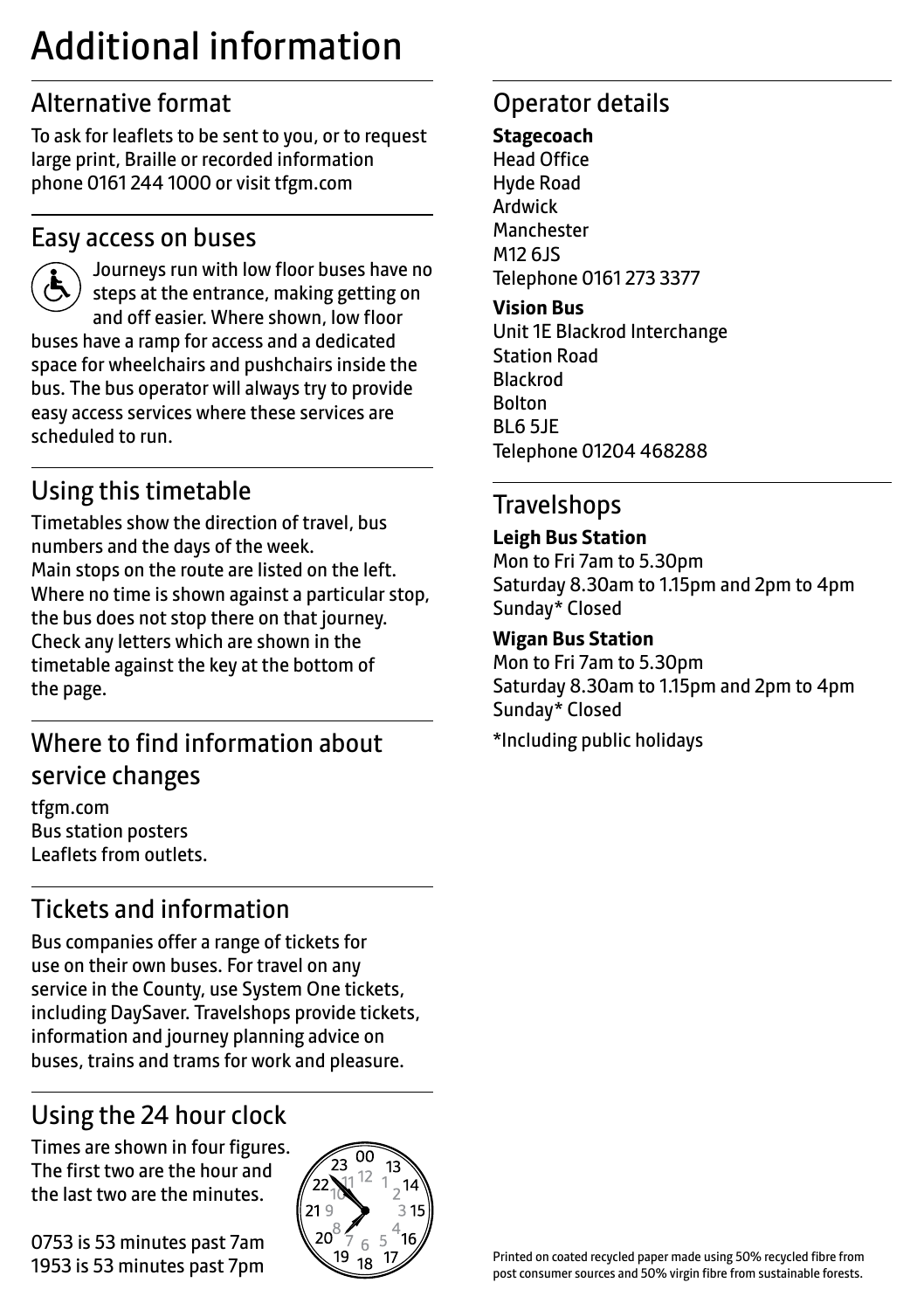| 0555 | 0625 |      | 0700         | 0712 | 0725 |      | 0755 |              | 0827         |                      |      | 0920 | and       | 1335        | 1350 | 1405 | 1420  | 1435 |
|------|------|------|--------------|------|------|------|------|--------------|--------------|----------------------|------|------|-----------|-------------|------|------|-------|------|
|      |      | 0652 | 0709         | 0721 | 0734 | 0750 |      |              | 0837         | 0855                 | 0914 | 0929 | every     | 1344        | 1400 | 1415 | 1430  | 1445 |
| 0615 |      | 0705 | 0723         | 0738 | 0755 | 0810 | 0825 | 0841         |              | 0910                 | 0928 |      |           | 1357        | 1413 | 1428 | 1443  | 1458 |
| 0621 | 0651 | 0711 | 0730         | 0745 | 0804 | 0819 | 0834 |              | 0902         | 0917                 | 0935 | 0949 | mins      | 1404        | 1420 | 1435 | 1450  | 1505 |
| 0631 | 0701 | 0721 | 0741         | 0757 | 0819 | 0833 |      |              | 0915         | 0927                 |      | 0959 | until     | 1414        | 1432 | 1447 | 1502  | 1517 |
|      |      |      |              |      |      |      |      |              |              |                      |      |      |           |             |      | M    |       | M    |
|      |      |      |              |      |      |      |      |              |              |                      |      |      |           |             |      | a    |       | a    |
| 1450 | 1505 | 1520 | 1535         | 1550 | 1605 | 1620 | 1637 | 1654         | 1709         | 1724                 | 1739 | 1754 | 1809      | 1830        | 1904 | 1957 | and   | 2257 |
| 1500 | 1515 | 1530 | 1545         | 1600 | 1615 | 1631 | 1648 | 1705         | 1721         | 1736                 | 1751 | 1804 | 1819      | 1840        | 1913 | 2005 | every | 2305 |
| 1513 | 1529 | 1546 | 1601         | 1616 | 1629 | 1646 | 1704 | 1720         | 1735         | 1750                 | 1804 | 1816 | 1831      | 1851        | 1924 | 2016 | hour  | 2316 |
| 1520 | 1536 | 1553 | 1608         | 1623 | 1636 | 1653 | 1711 | 1727         | 1742         | 1757                 | 1811 | 1823 | 1838      | 1857        | 1930 | 2023 | until | 2323 |
| 1532 | 1548 | 1605 | 1620         | 1635 | 1648 | 1705 | 1724 | 1740         | 1754         | 1808                 | 1822 | 1834 | 1849      | 1905        | 1938 | 2031 |       | 2331 |
| M    |      |      |              |      |      |      |      |              |              |                      |      |      |           |             |      |      |       |      |
| a    |      |      |              |      |      |      |      |              |              |                      |      |      |           |             |      |      |       |      |
| 2342 |      |      |              |      |      |      |      |              |              |                      |      |      |           |             |      |      |       |      |
| 2350 |      |      |              |      |      |      |      |              |              |                      |      |      |           |             |      |      |       |      |
| 0001 |      |      |              |      |      |      |      |              |              |                      |      |      |           |             |      |      |       |      |
|      |      | 0604 | 0634<br>0645 | 0643 |      |      |      | 0740<br>0805 | 0848<br>0903 | 0810<br>0820<br>0849 | 0855 | 0945 | 0845 0905 | 0942<br>-15 |      |      |       |      |

M – Journey provided with the financial support of Transport for Greater Manchester

a – Run by Vision Bus. All other journeys are run by Stagecoach

Mondays to Fridays

& - All bus 8 journeys are run using easy access buses. See inside front cover of this leaflet for details

 $\overline{a}$ **Summer times:** between mid July and early September, some timetables will be different. Check www.tfgm.com for details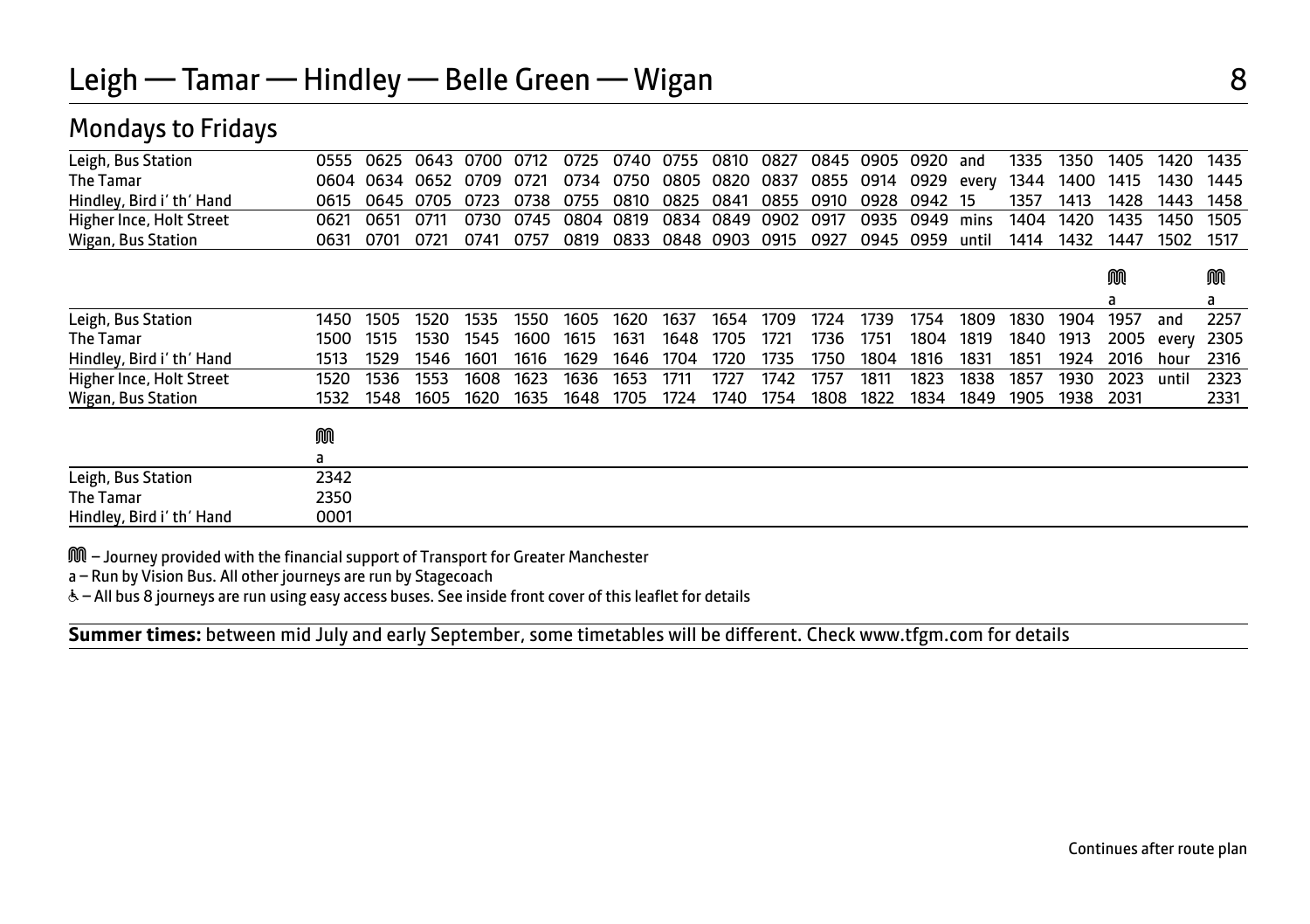

Contains Ordnance Survey data ©Crown copyright and database right 2010 ©0100022610 Transport for Greater Manchester 2021 Transport for Greater Manchester uses reasonable endeavours to check the accuracy of information published and to publish changes to information in a timely manner. In no event will Transport for Greater Manchester be liable for any loss that may arise from this information being inaccurate.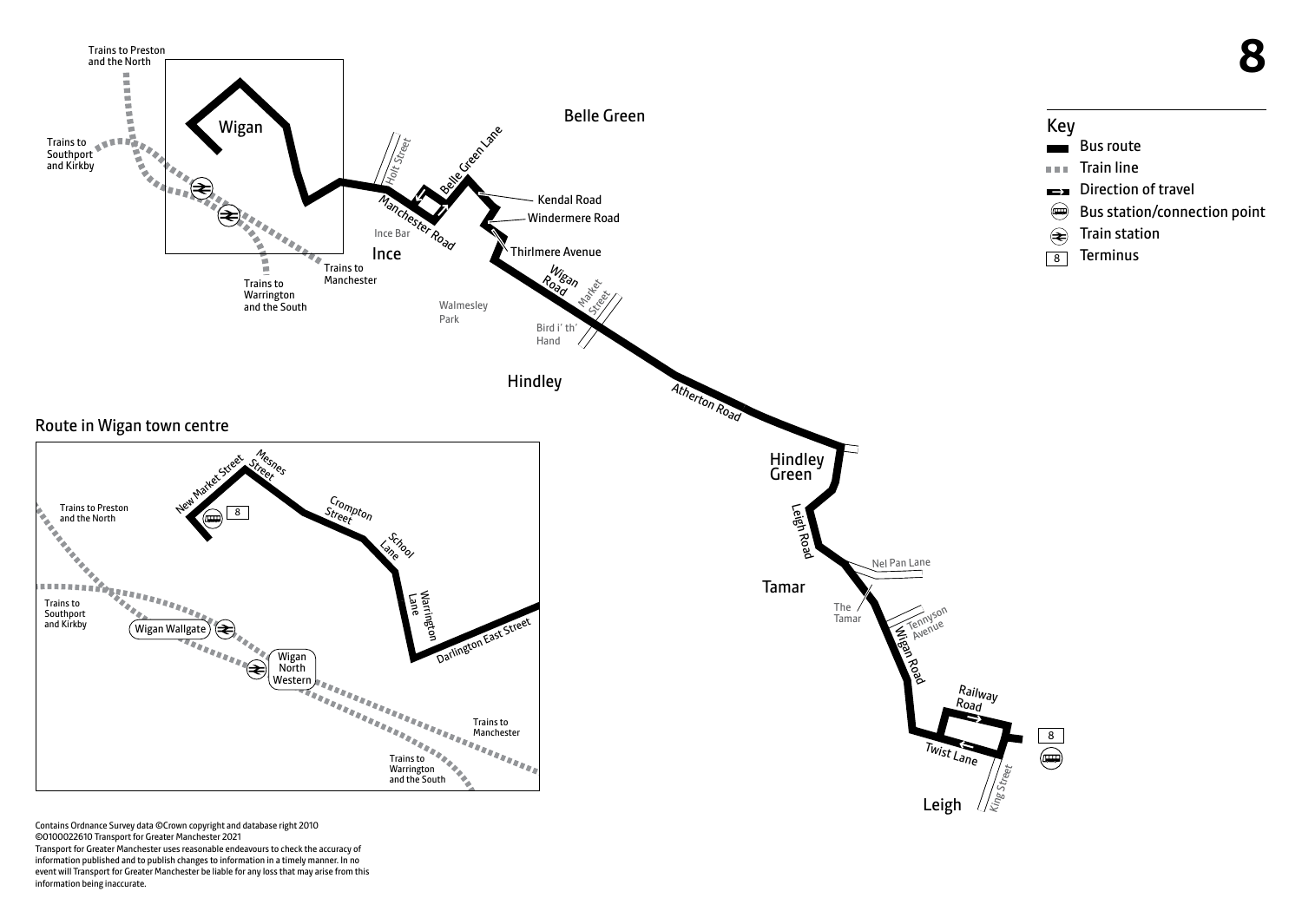### **Saturdays**

| Leigh, Bus Station        | 0710 | 0740           | - 0800 - 0835 |      | 0850 | 0905           | 0920 | 0935 | 0950 | 1005 | 1020 | 1035 | 1050 | and       | 1250      | 1305      | and       | 1450      | 1505 |
|---------------------------|------|----------------|---------------|------|------|----------------|------|------|------|------|------|------|------|-----------|-----------|-----------|-----------|-----------|------|
| The Tamar                 | 0717 | 0747           | 0807          | 0842 | 0857 | 0912           | 0927 | 0942 | 0957 | 1012 | 1027 | 1043 | 1059 | every     | 1259      | 1314      | every     | 1459      | 1514 |
| Hindley, Bird i' th' Hand | 0730 | 0800 0820 0855 |               |      | 0910 | 0925           | 0940 | 0955 | 1010 | 1025 | 1040 | 1056 | 1112 | 15        | 1312      | 1326      | 15        | 1511      | 1526 |
| Higher Ince, Holt Street  | 0737 | 0807           | 0827          | 0902 | 0917 | 0932           | 0949 | 1004 | 1019 | 1034 | 1049 | 1105 | 1121 | mins      | 1321      | 1335      | mins      | 1520      | 1533 |
| Wigan, Bus Station        |      | 0744 0814      | 0834 0910     |      |      | 0925 0940 0957 |      | 1012 | 1027 | 1042 | 1057 | 1113 | 1129 | until     | 1329      | 1343      | until     | 1528      | 1540 |
|                           |      |                |               |      |      |                |      |      |      |      |      |      |      | M         | M         | M         | M         | M         |      |
| Leigh, Bus Station        | 1520 | 1535           | 1550          | 1605 | 1620 | 1635           | 1650 | 1705 | 1720 | 1735 | 1805 | 1835 | 1905 | a<br>1957 | a<br>2057 | a<br>2157 | a<br>2257 | a<br>2342 |      |
| The Tamar                 | 1529 | 1544           | 1559          | 1614 | 1629 | 1642           | 1657 | 1712 | 1727 | 1742 | 1812 | 1842 | 1912 | 2005      | 2105      | 2205      | 2305 2350 |           |      |
| Hindley, Bird i' th' Hand | 1541 | 1555           | 1610          | 1625 | 1640 | 1653           | 1708 | 1723 | 1738 | 1753 | 1823 | 1853 | 1923 | 2016      | 2116      | 2216      | 2316      | 0001      |      |
| Higher Ince, Holt Street  | 1548 | 1602           | 1617          | 1632 | 1647 | 1700           | 1715 | 1730 | 1745 | 1800 | 1830 | 1900 | 1930 | 2023      | 2123      | 2223      | 2323      |           |      |
| Wigan, Bus Station        | 1555 | 1608           | 1623          | 1638 | 1653 | 1706           | 1721 | 1735 | 1750 | 1805 | 1835 | 1905 | 1935 | 2031      | 2131      | 2231      | 2331      |           |      |

#### Sundays and public holidays (except Christmas and New Year period)

|                           | ⋒         | M              | M                   |      |                                         |      |      |      |                |      |                               |      |                 | M      |
|---------------------------|-----------|----------------|---------------------|------|-----------------------------------------|------|------|------|----------------|------|-------------------------------|------|-----------------|--------|
|                           |           | a              |                     |      |                                         |      |      |      |                |      |                               |      |                 |        |
| Leigh, Bus Station        |           |                | 0757 0857 0957 1103 |      | 1203 1303 1403 1503 1603 1703 1803 1857 |      |      |      |                |      |                               |      | and             | - 2257 |
| <b>The Tamar</b>          |           |                | 0805 0905 1005 1111 |      | 1212 1312 1412                          |      |      |      | 1511 1611 1711 |      | 1811                          |      | 1905 every 2305 |        |
| Hindley, Bird i' th' Hand |           |                | 0816 0916 1016 1122 |      | 1223 1323                               |      | 1423 | 1522 |                |      | 1622 1722 1822 1916 hour 2316 |      |                 |        |
| Higher Ince, Holt Street  |           | 0823 0923 1023 |                     | 1129 | 1230                                    | 1330 | 1430 | 1529 | 1629           | 1729 | 1829                          | 1923 | until           | - 2323 |
| Wigan, Bus Station        | 0831 0931 |                | 1031                | 1137 | 1238                                    | 1338 | 1438 | 1537 | 1637           | 1737 | 1837                          | 1931 |                 | 2331   |

For details of buses during the Christmas and New Year period, please phone 0161 244 1000

M – Journey provided with the financial support of Transport for Greater Manchester

a – Run by Vision Bus. All other journeys are run by Stagecoach

W– All bus 8 journeys are run using easy access buses. See inside front cover of this leaflet for details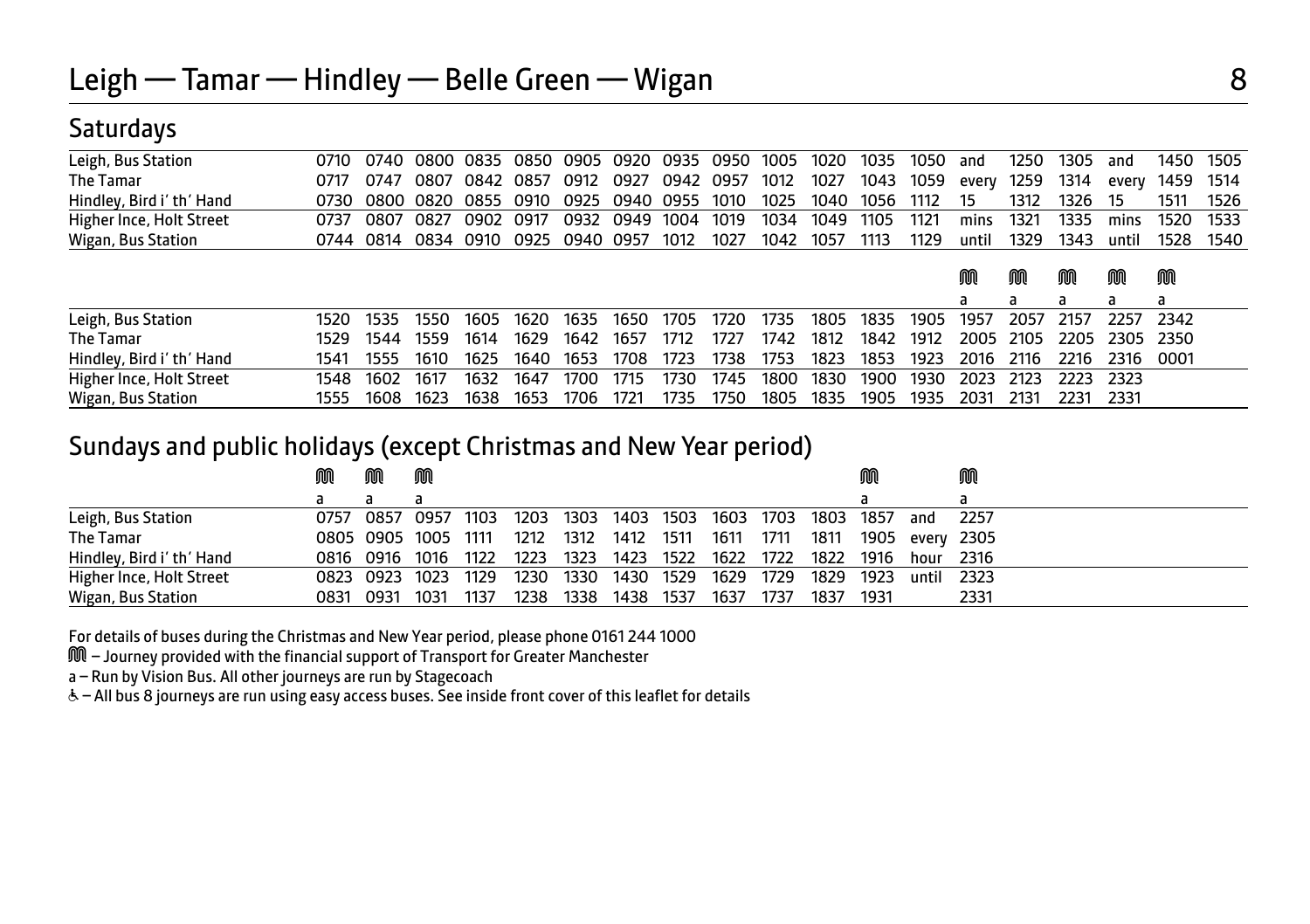| 0547 | 0617  |      |      | 0705                 | 0715 | 0730 |      |      |      |      |      | 0909                                        | 0922 | 0937 | 0952 | 1007 | 1022 | 1037 |
|------|-------|------|------|----------------------|------|------|------|------|------|------|------|---------------------------------------------|------|------|------|------|------|------|
| 0552 | 0622  | 0641 | 0656 | 0712                 | 0723 | 0738 | 0756 | 0813 | 0833 |      |      | 0917                                        | 0930 | 0945 | 1000 | 1015 | 1030 | 1045 |
| 0600 | 0630  |      | 0705 | 0722                 | 0735 | 0750 | 0808 | 0825 |      | 0900 | 0915 | 0929                                        | 0942 | 0957 | 1012 | 1027 | 1042 | 1057 |
| 0611 | 0641  | 0700 | 0716 | 0734                 | 0748 | 0803 | 0821 | 0838 | 0858 | 0912 | 0927 | 0941                                        | 0954 | 1009 | 1024 | 1039 | 1054 | 1109 |
| 0620 | 0650  | 0710 | 0726 | 0744                 |      | 0815 | 0833 |      | 0910 | 0923 | 0937 | 0951                                        | 1004 | 1019 | 1034 | 1049 | 1104 | 1119 |
|      |       |      |      |                      |      |      |      |      |      |      |      |                                             |      |      |      |      |      |      |
| 1053 | and   | 1323 | 1338 | 1353                 | 1408 | 1423 | 1438 | 1453 | 1508 | 1523 | 1538 | 1556                                        | 1613 | 1628 | 1643 | 1658 | 1718 | 1738 |
| 1101 | every | 1331 | 1346 | 1401                 | 1416 | 1432 | 1447 | 1503 | 1520 | 1535 | 1550 | 1608                                        | 1625 | 1640 | 1655 | 1710 | 1731 | 1747 |
| 1113 | 15    | 1343 | 1359 | 1414                 | 1429 | 1446 | 1502 | 1518 | 1535 | 1550 | 1605 | 1623                                        | 1640 | 1655 | 1710 | 1725 | 1746 | 1802 |
| 1125 | mins  | 1355 | 1411 | 1426                 | 1441 | 1458 | 1515 | 1531 | 1549 | 1604 | 1619 | 1637                                        | 1653 | 1708 | 1723 | 1738 | 1759 | 1813 |
| 1135 | until | 1405 | 1421 | 1436                 | 1451 | 1509 | 1525 | 1542 | 1600 | 1615 | 1630 | 1648                                        | 1704 | 1719 | 1734 | 1749 | 1810 | 1824 |
|      |       |      | M    | M                    | M    | m    | M    |      |      |      |      |                                             |      |      |      |      |      |      |
|      |       |      |      | a                    | a    | a    | a    |      |      |      |      |                                             |      |      |      |      |      |      |
| 1758 | 1819  | 1855 | 1935 | 2035                 | 2135 | 2235 | 2335 |      |      |      |      |                                             |      |      |      |      |      |      |
| 1807 | 1827  | 1902 | 1943 | 2043                 | 2143 | 2243 | 2343 |      |      |      |      |                                             |      |      |      |      |      |      |
| 1821 | 1839  | 1910 | 1952 | 2052                 | 2152 | 2252 | 2352 |      |      |      |      |                                             |      |      |      |      |      |      |
| 1832 | 1850  | 1921 | 2002 | 2102                 | 2202 | 2302 | 0002 |      |      |      |      |                                             |      |      |      |      |      |      |
|      |       |      |      | 0649<br>0635<br>0649 |      |      | 0800 |      |      | 0850 | 0845 | 0748 0805 0825 0840<br>0855<br>0848<br>0903 |      |      |      |      |      |      |

M – Journey provided with the financial support of Transport for Greater Manchester

Leigh, Bus Station 1841 1859 1930 2009 2109 2209 2309 0009

a – Run by Vision Bus. All other journeys are run by Stagecoach

Mondays to Fridays

W– All bus 8 journeys are run using easy access buses. See inside front cover of this leaflet for details

 $\overline{a}$ **Summer times:** between mid July and early September, some timetables will be different. Check www.tfgm.com for details